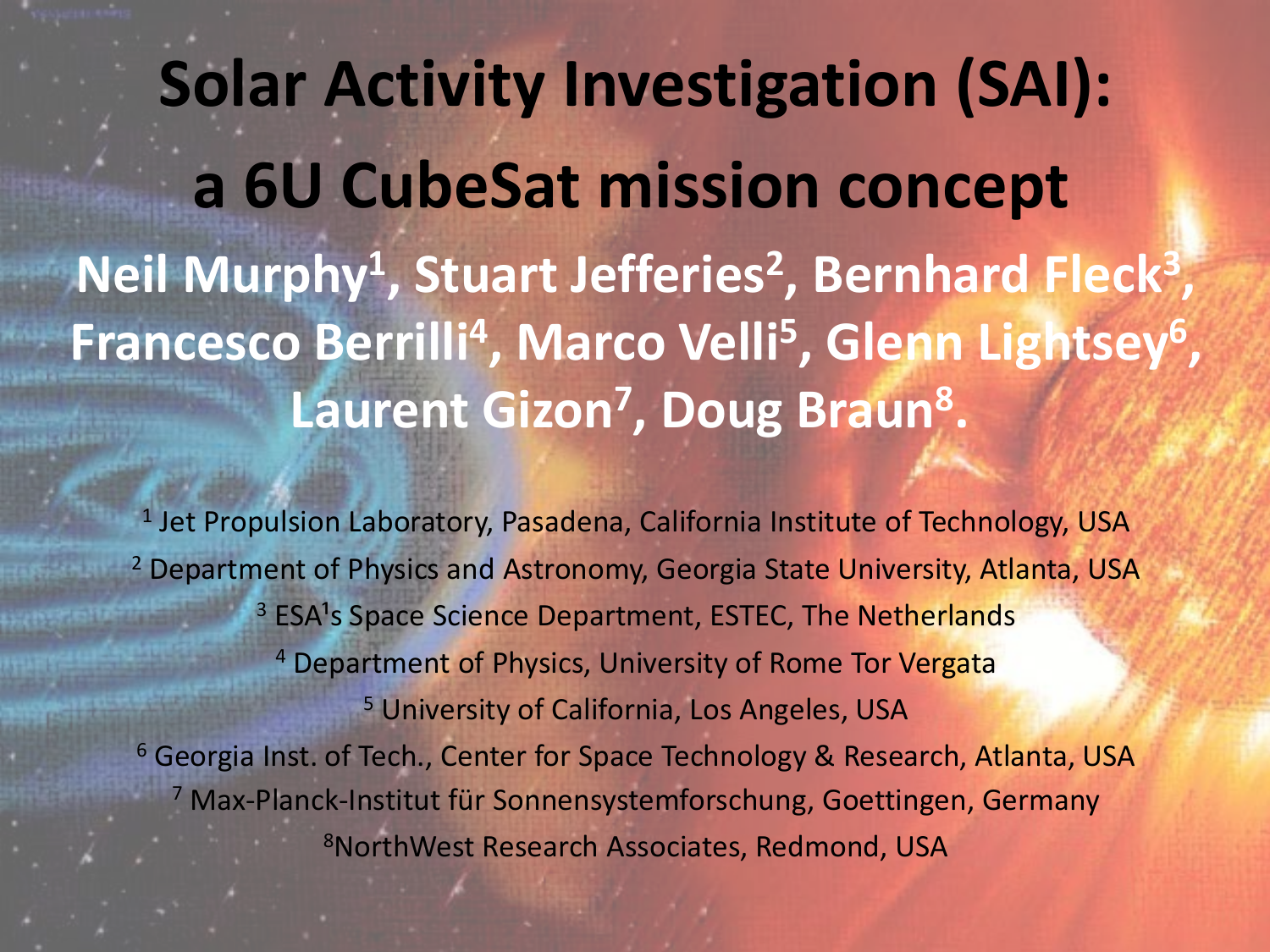## Introduction

- The Solar Activity Investigation (SAI) mission would provide a key step in developing the multi-spacecraft interplanetary constellation that is needed to understand and predict Space Weather events, such as flares and Coronal Mass Ejections (CMEs) and their impact on terrestrial and interplanetary systems, and particularly on astronaut safety
- SAI is a single-instrument 6U CubeSat, carrying a compact Doppler/magnetograph (CDM), which produces images of the line-of-sight velocity (ie, Doppler shift) and magnetic field in the Sun's photosphere

• **Magnetic field and Doppler measurements provide critical insight into the processes that drive space weather events**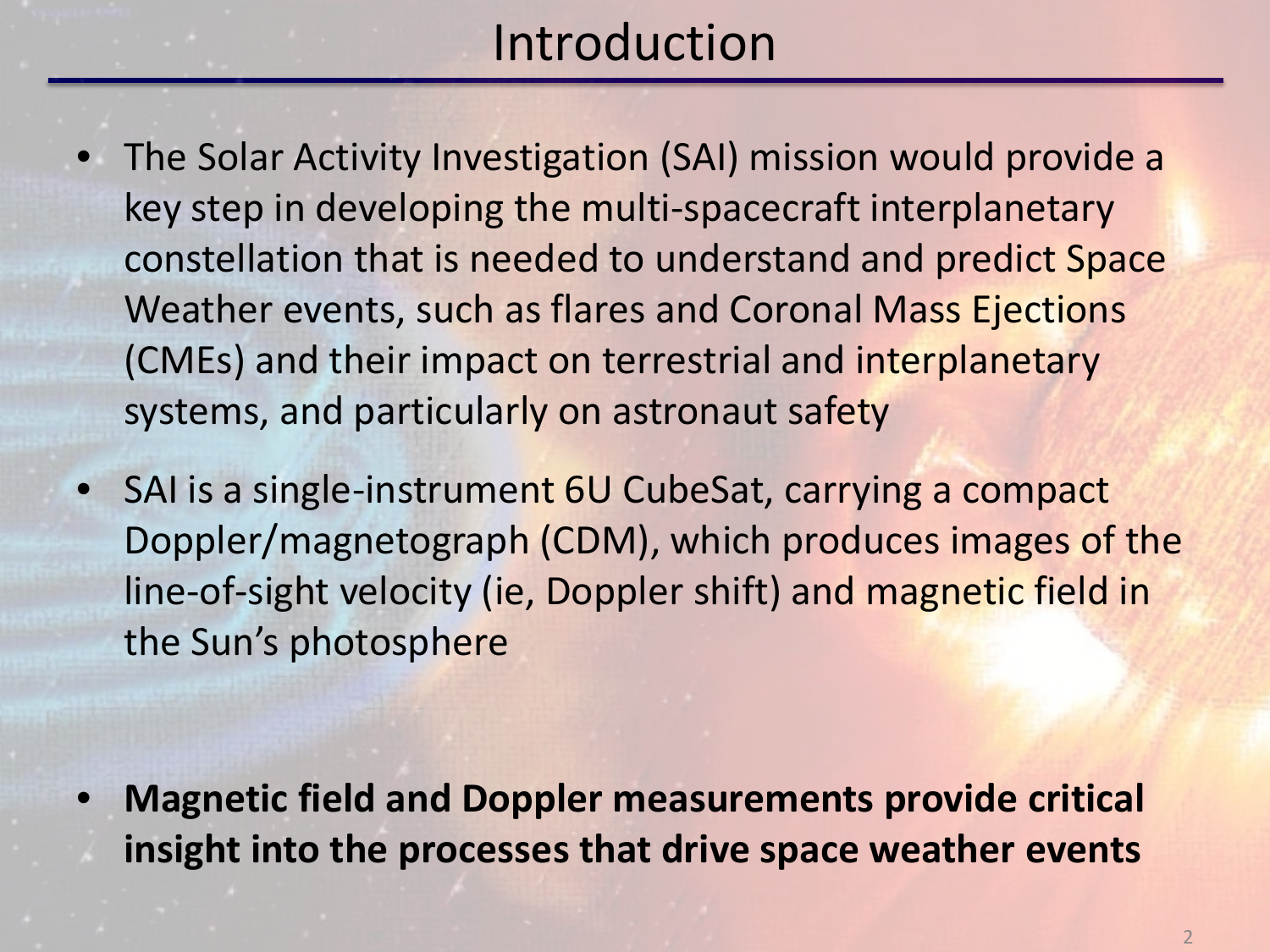#### What do we need to know about Space Weather?

- In response to concerns about potential impacts on terrestrial infrastructure, and robotic and human assets in space, Space Weather plays a dominant role in heliophysics research
	- Potential impacts range from disruption of national power grids to variations in low earth orbit satellite drag to dangerous radiation doses for astronauts, and many others.
- Space Weather studies are complex because they require the study of the Sun, the solar wind and heliospheric magnetic field, the geomagnetic field, and Earth's ionopshere and thermosphere as a coupled system
	- Parts of **the basic science needed for a predictive capability** are not well enough understood
	- In many areas, **we lack the necessary observations**: We sample the interplanetary medium very sparsely, and have an incomplete remote view of the sun.
	- The few cases where multi-point or multi-vantage point measurements have been made,(ISEE, Cluster, THEMIS, Stereo etc.) make it clear how much insight we are missing, and show the challenges in filling in the measurement gaps
- **The remedy for this is a distributed measurement system, analogous to that used for terrestrial weather, with multiple s/c in heliocentric orbits**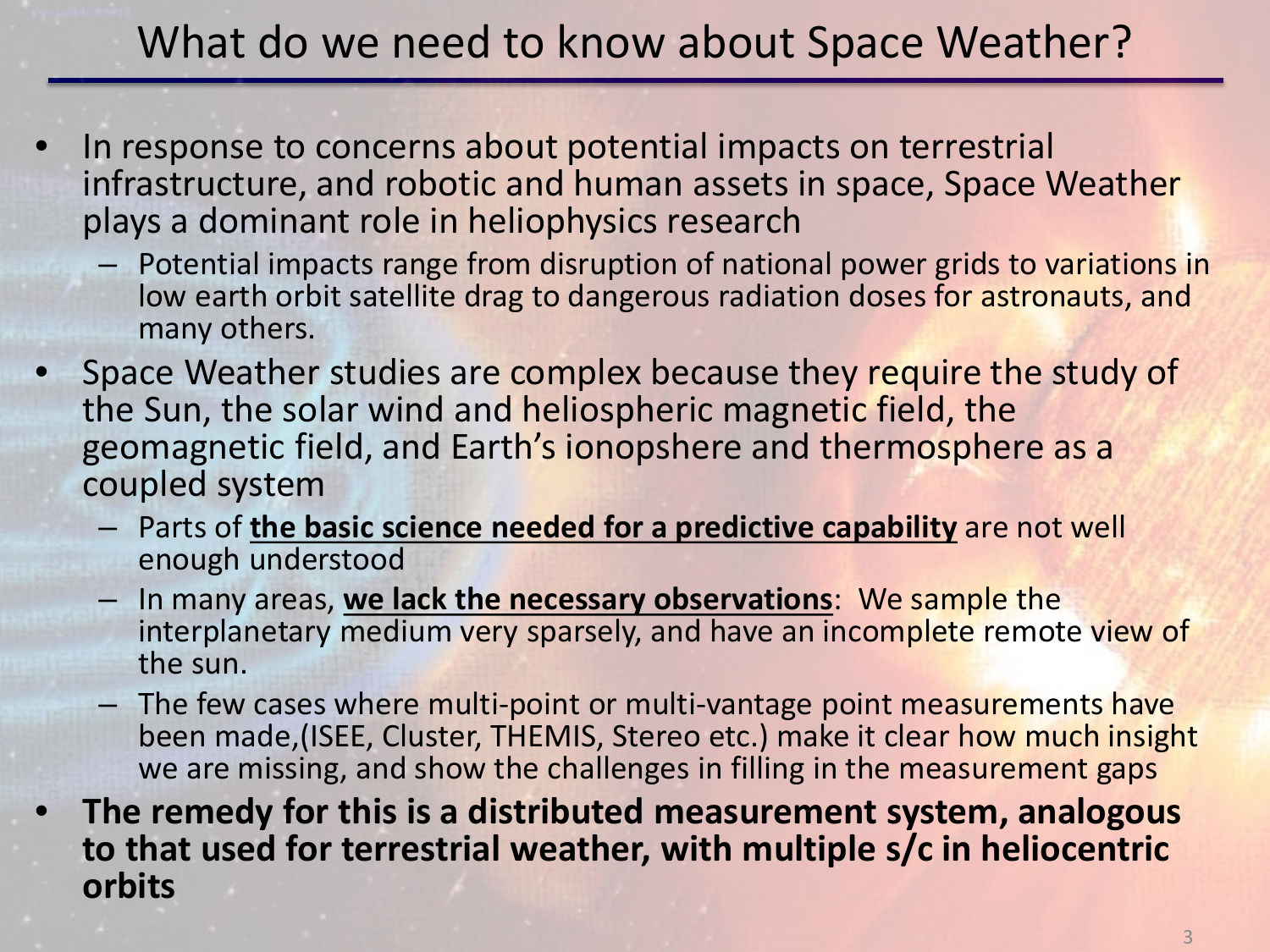## How can we make the required measurements?

- **Distributed measurements**, both in-situ and remote sensing, are required.
	- This requires multiple spacecraft operating simultaneously beyond Earth orbit
- Using conventional spacecraft, this is prohibitively expensive
	- Even with the reduced recurring cost that comes from producing multiple identical spacecraft, this is an intractable problem
- A solution is to use smaller, less expensive, (and perhaps initially less capable) spacecraft
	- For example, we don't need the performance of the SDO mission to monitor solar magnetic fields beyond earth orbit, or the performance of MMS for in-situ solar wind measurements
- **Given the recent explosion in CubeSat development, they are an obvious choice to begin filling this need, making them potential weather buoys for Space Weather research**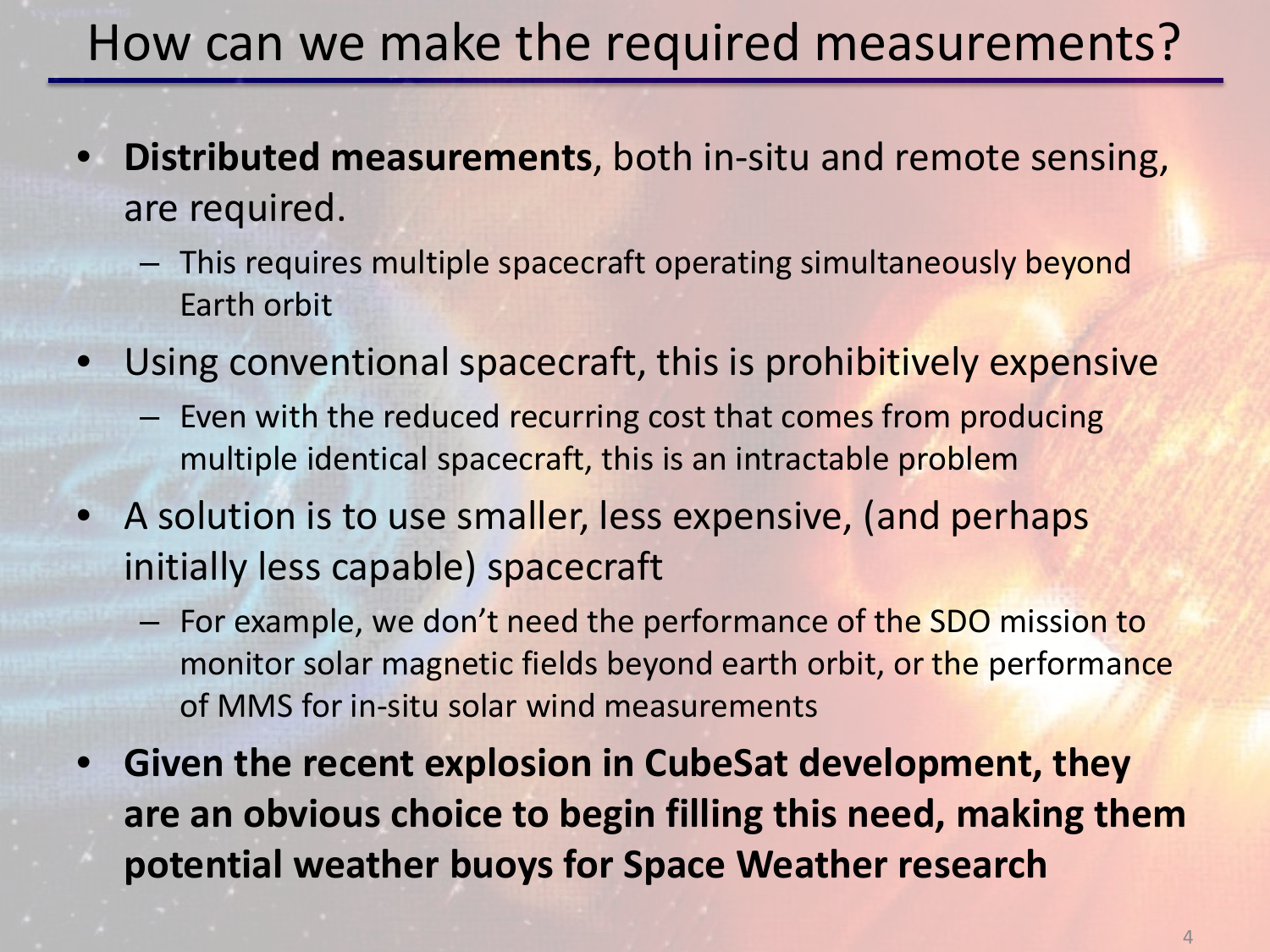# First steps in building a Space Weather constellation

- All the necessary spacecraft capabilities are available now.
	- CubeSat power, communications, attitude stability, and propulsion systems have already been developed
	- They will certainly be improved in the future, but the basic capabilities are in place
	- A number of missions are under development that could contribute to this endeavor, and the NASA EM-1 Launch vehicle will deposit 11 CubeSats beyond earth orbit in 2019
- Our proposed contribution is the Solar Activity Investigation (SAI), which uses a 6U CubeSat to take solar photospheric Doppler and magnetic field images, from beyond Earth orbit
- **SAI is a science mission, and the SAI CubeSat would be the prototype of a key building block for a constellation of solar imaging CubeSats, which will ultimately give us a 4π view of the solar atmosphere**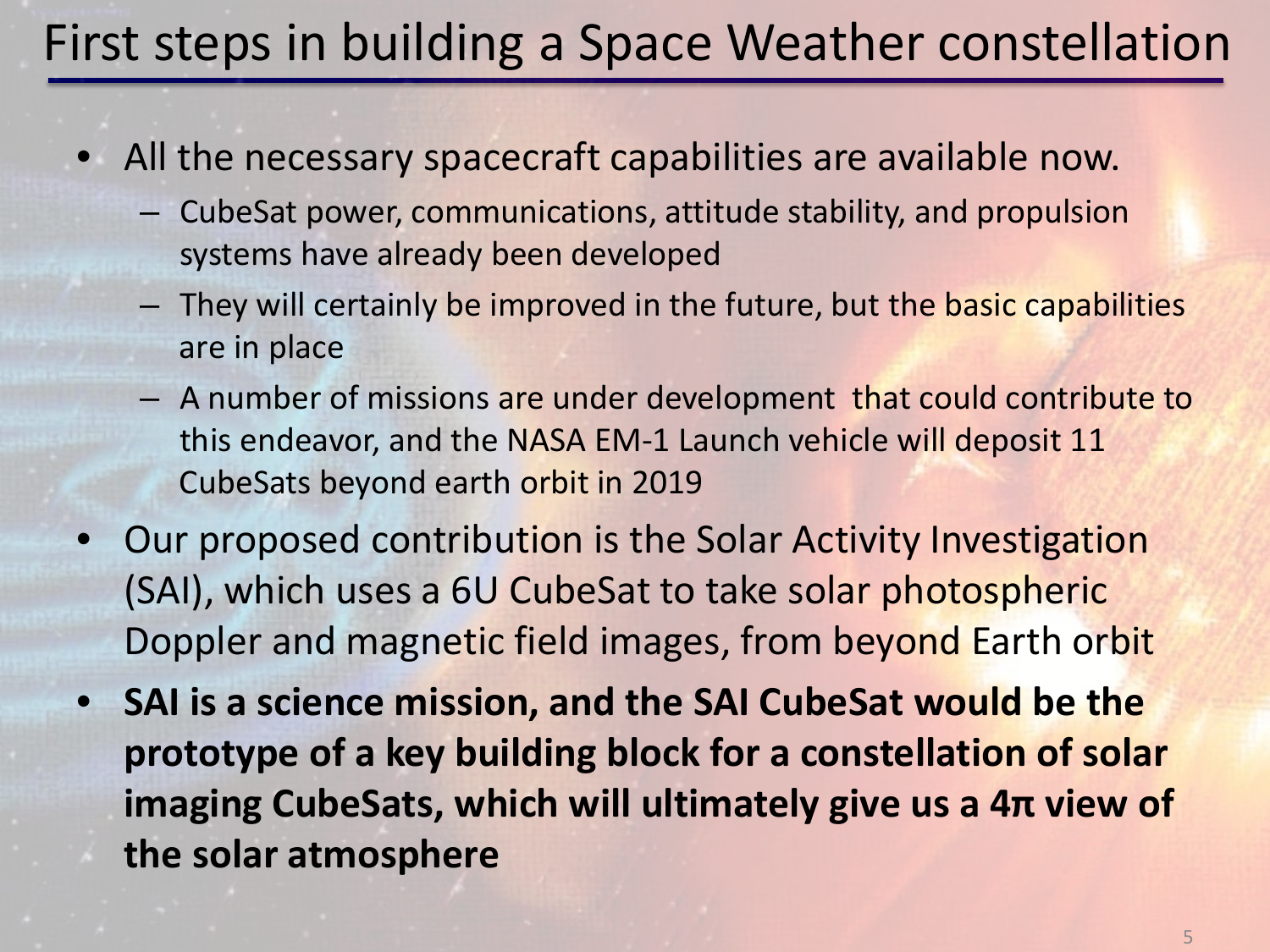#### Solar Activity Investigation science

- SAI would provide a second vantage point to Earth, for observing line-of-sight velocity and magnetic fields in the Sun's photosphere
	- Enables stereoscopic helioseismology to probe deep solar structure, improving our understanding of what drives solar variability
	- Enables stereoscopic magnetic field measurements and enhanced measurement of horizontal flows , improving our understanding of how solar magnetic active regions evolve
	- Enables magnetic field measurements over a larger fraction of the sun's photosphere, improving models of the heliospheric magnetic field and its connection to Earth

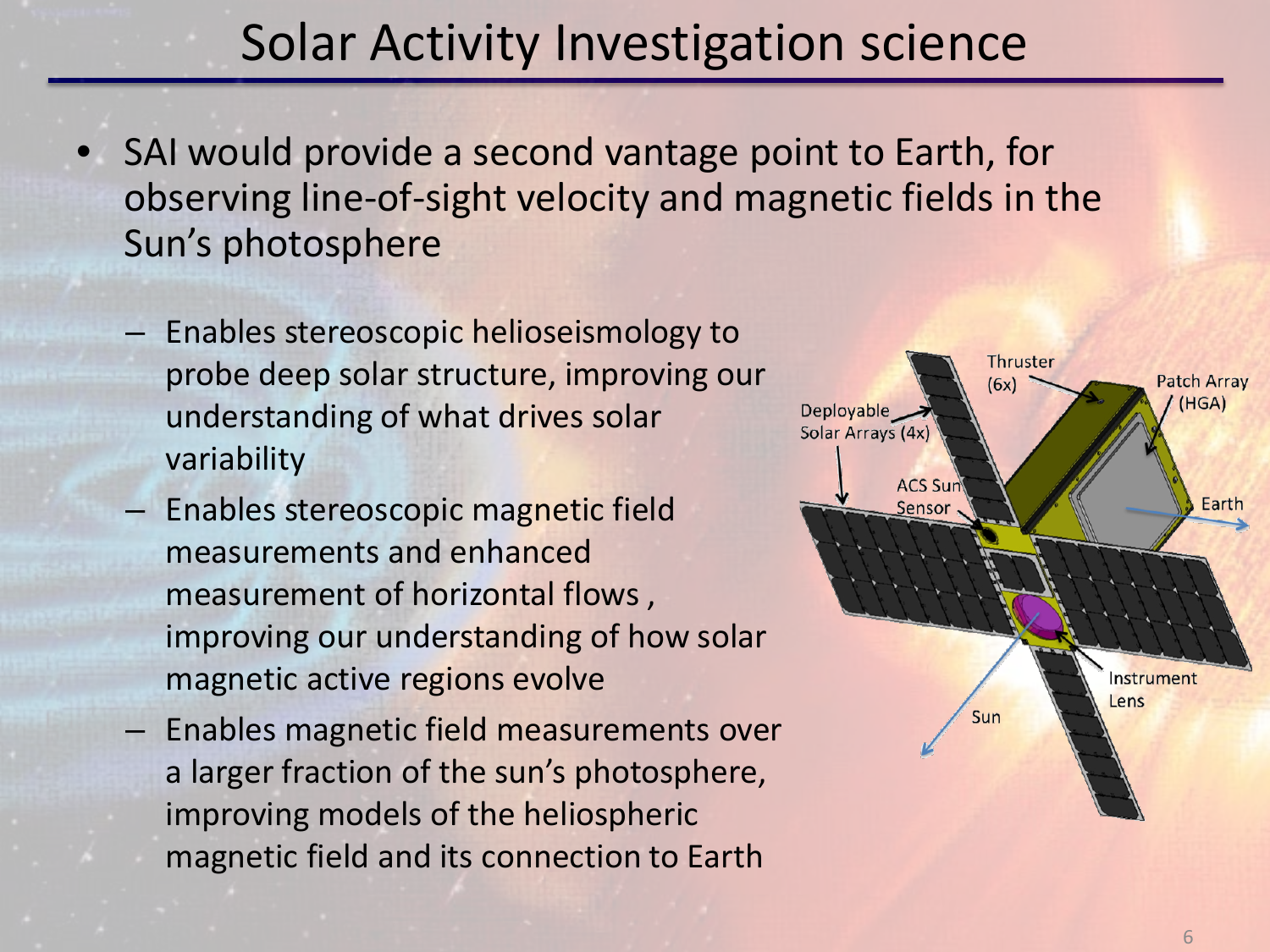#### Driving mission requirements

- To effectively co-analyze SAI data with data from instruments in earth orbit, SAI Doppler images require a comparable velocity sensitivity to avoid introducing additional noise (<13 m/s per pixel over 60s)
- Data should be collected with a cadence of 60s (8.3 mHz), so as to capture the entire frequency range of interest (the pmode frequency range)
- To track features as small as 3 mega meters (Mm) requires a spatial resolution of 3"
- CDM's diffraction limited performance (2.7") requires image jitter to be ≤1.2" to meet this requirement.
- To Nyquist sample the solar image with 2.7" resolution requires a 1500 x 1500 pixel focal plane, and to accommodate the s/c pointing control of  $\approx 0.1^{\circ}$  requires a > 1790 x 1790 pixel imager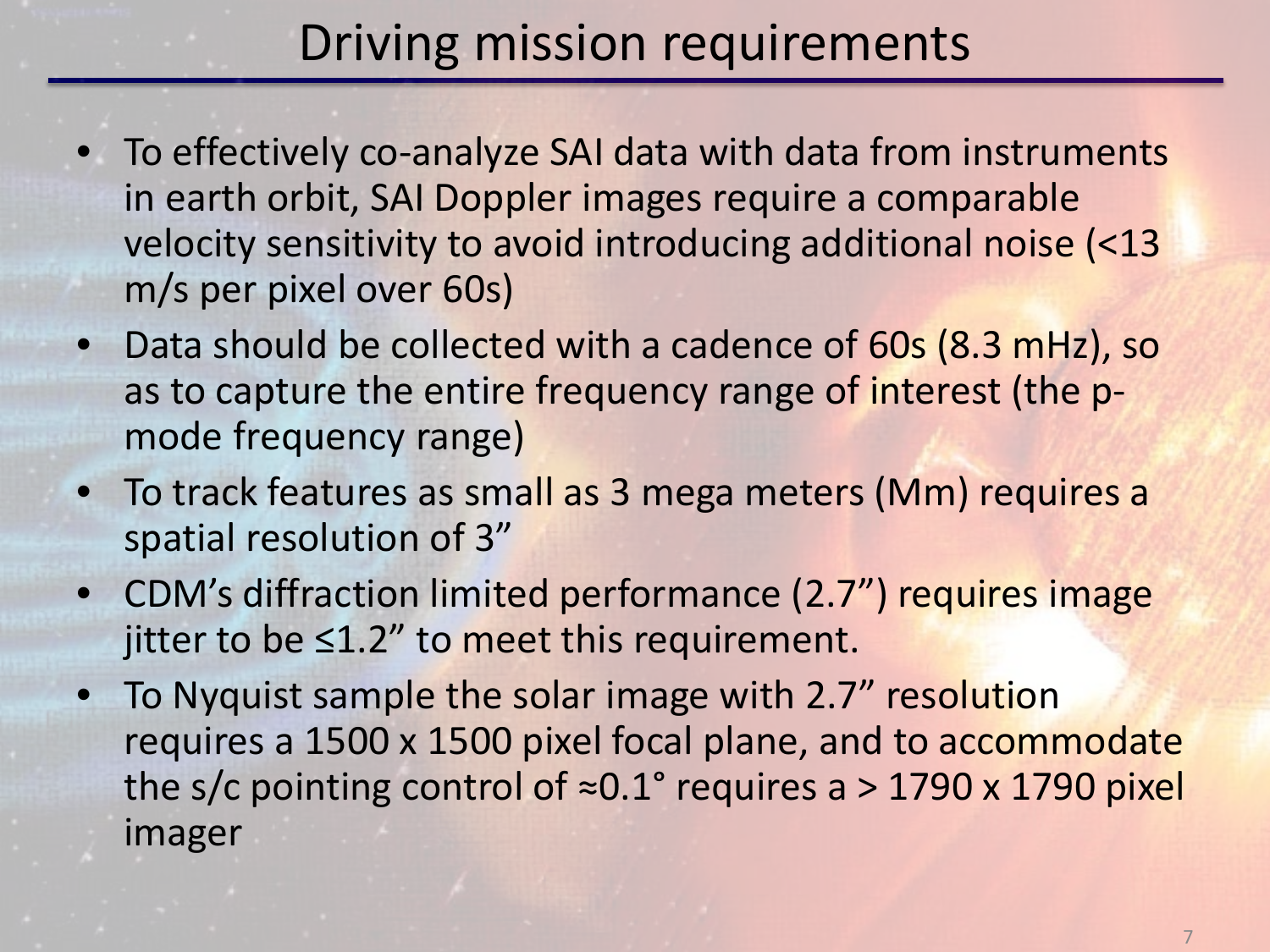#### The Compact Doppler Magnetograph (CDM)

**The CDM can meet its requirements and be packaged in a 6U formfactor by using a magneto-optical filter** (**MOF)** (*Cacciani and Fofi, 1979, Tomczyk et al. 1995*), which provides two narrow, stable passbands, and has a large etendue, minimizing the optics volume.

The MOF is composed of a heated glass cell, containing potassium vapor, held between two crossed linear polarizers, and in a strong magnetic field. Close to absorption lines in the potassium vapor, light travelling through the cell has it's polarization rotated, allowing two narrow passbands to pass the 2<sup>nd</sup> polarizer.

The CDM uses the K 770nm line to image the same line in the sun's atmosphere. We can use information from CDM's two passbands to infer Doppler shifts in the solar line, and light from this line is polarized by the Zeeman effect  $-$  CDM measures this polarization to image the photospheric magnetic field

#### **Compact MOF accommodation specifications**

Mass: Filter section 500g Mass: Wing selector, (not shown) 1040g Max power 3.0W



A compact MOF, prior to vacuum testing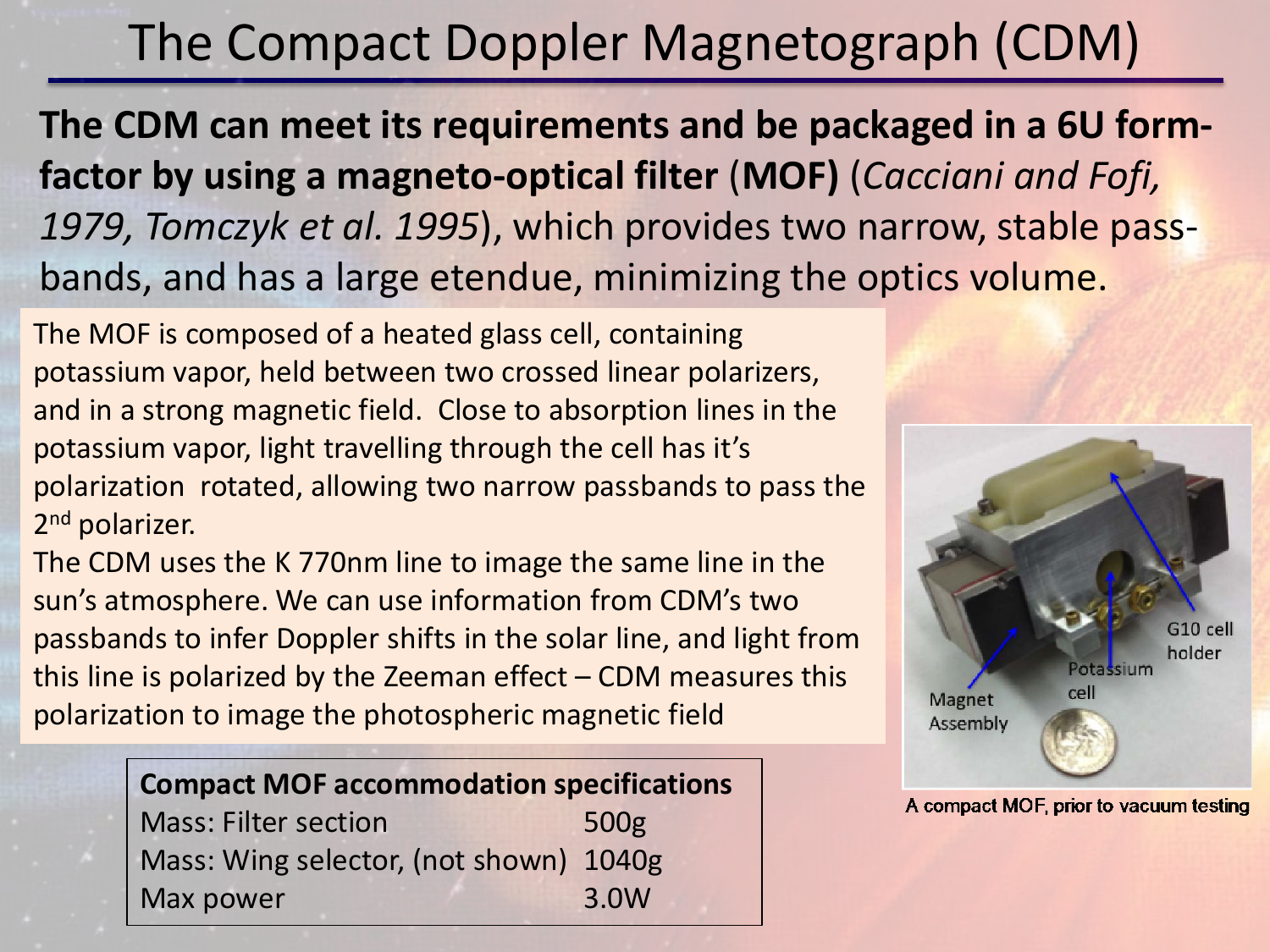## CDM optical design, and spacecraft accommodation

**The CDM can be accommodated within a highly functional 6U CubeSat, with both mass and volume margin CONTRACTOR Steering Mirror Relay Optics MOF Filter Section** MOF cells **MOF Wing Selector Objective Lens Focal Plane** 2048x2048 pixel SAI schematic Focal plane70mm aperture

Page 9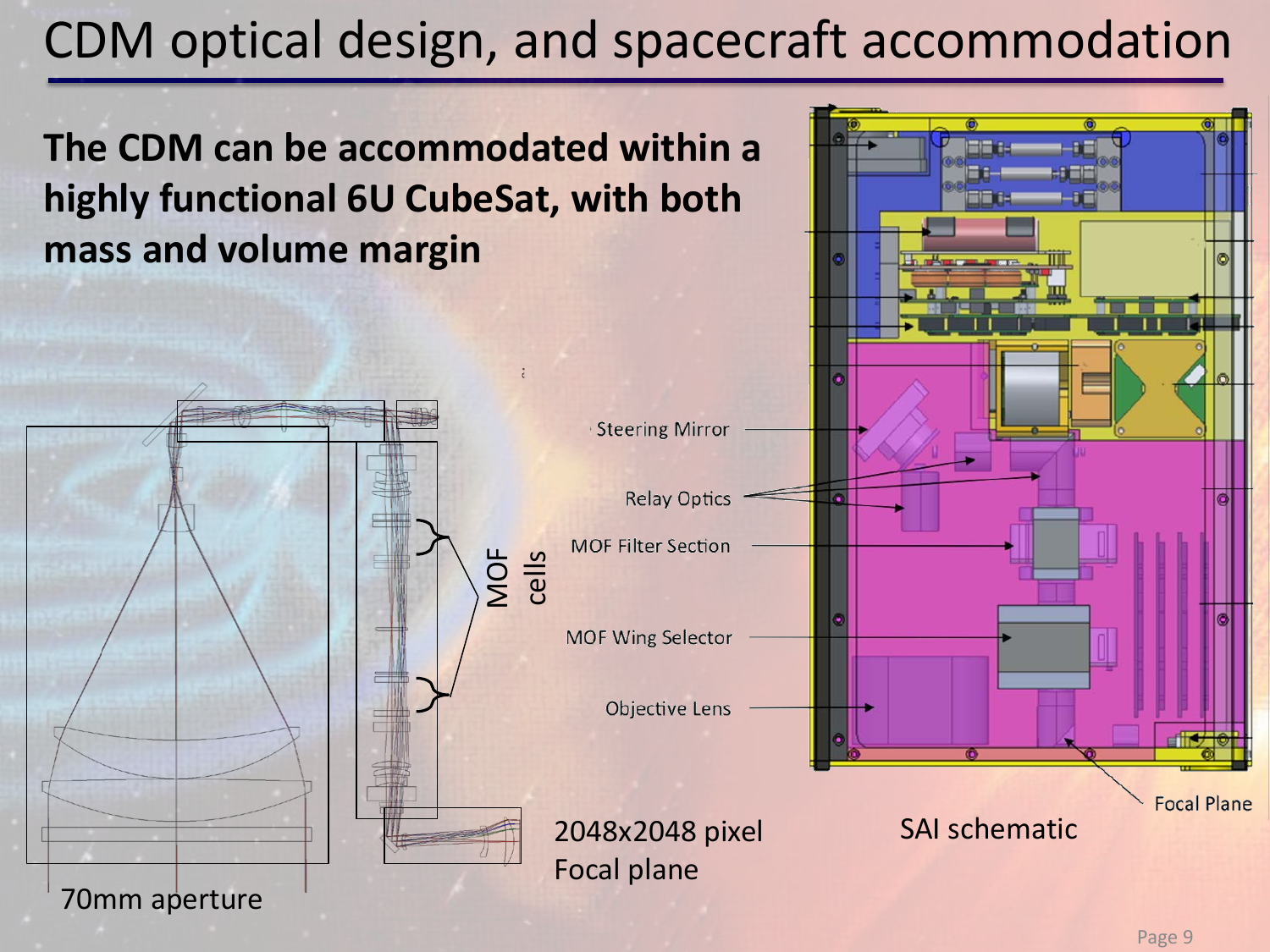## CDM data products

- A) A raw filter image, through one MOF passband, each measurement set uses 4 filter images (2 senses of circular polarization, and two MOF passbands, to produce a Doppler shift image (a Dopplergram) and line-of-sight magnetic image (magnetogram)
- B) The resulting magnetogram
- C) The resulting Dopplergram.
- D) A magnified Dopplergram showing velocity structure in the sun's photosphere, from which we can extract information about flows and waves



Doppler and magnetic image data from a prototype CDM, taken at the Jet Propulsion solar/magnetics lab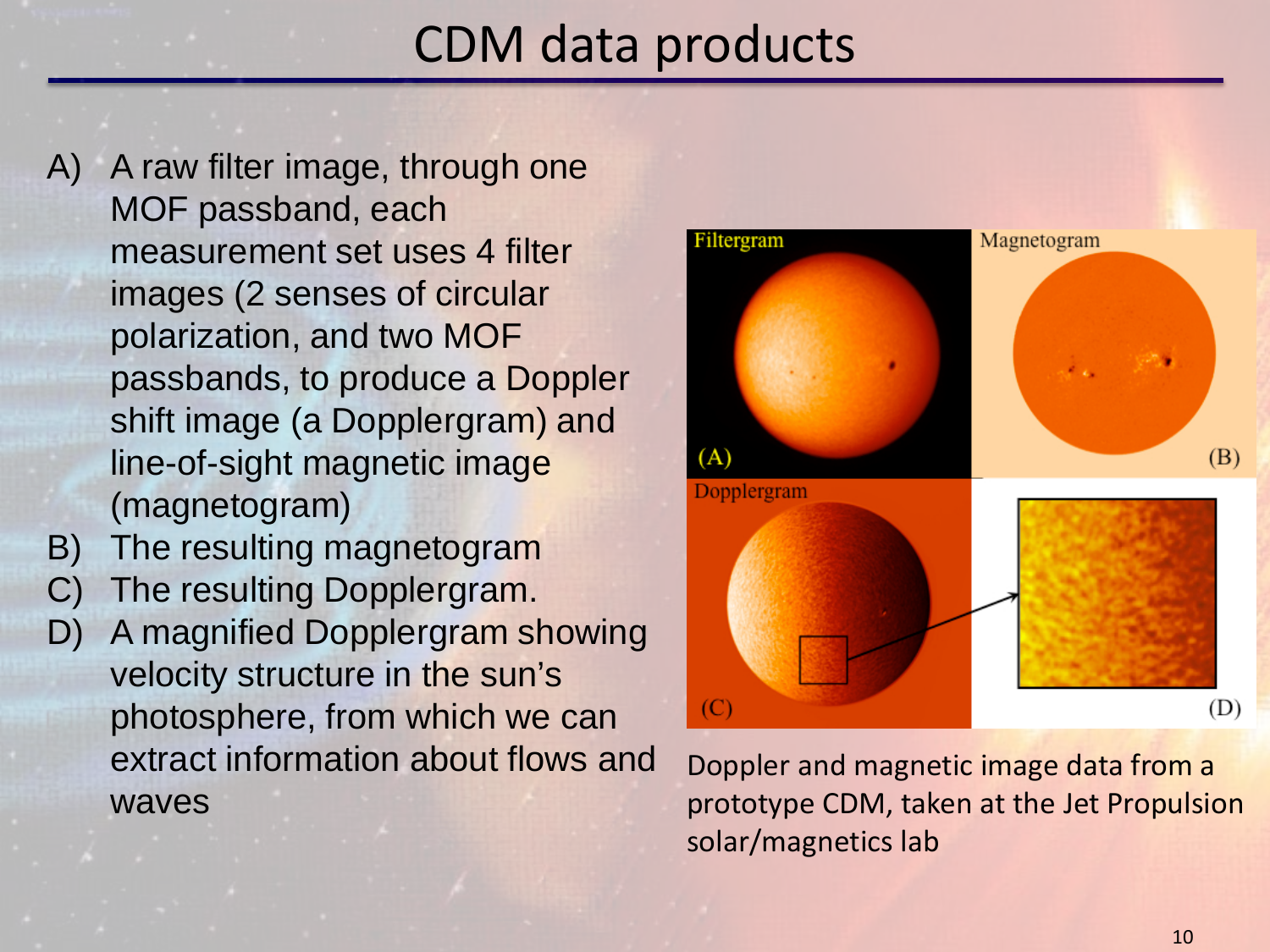#### Operations concept

- SAI was proposed (unsuccessfully) to be launched on EM-1, NASA's 1<sup>st</sup> heavy launch vehicle test
	- This led to an operations concept based on a slow drift away from Earth
- While still in the Earth's vicinity, data rates reach 100kbps, however, in the current design, by 0.5AU the rate is 1 kbps.
	- This led to a campaign based approach, similar to Solar Orbiter, with data collected in 10-day segments, and returned to Earth slowly. Maximum DSN usage would be one 8 hour pass per day to a 34m antenna (≈130 total) After it's prime mission, SAI would continue to collect magnetograms at a low cadence (several), as it continued to drift.
- In the next design iteration, we will accommodate some of the improvements made for MarCO to boost the data rate (by  $\approx$ x5), but we will still follow a similar approach
	- This would allow us to trade DSN time vs data volume vs range to earth, vs science gain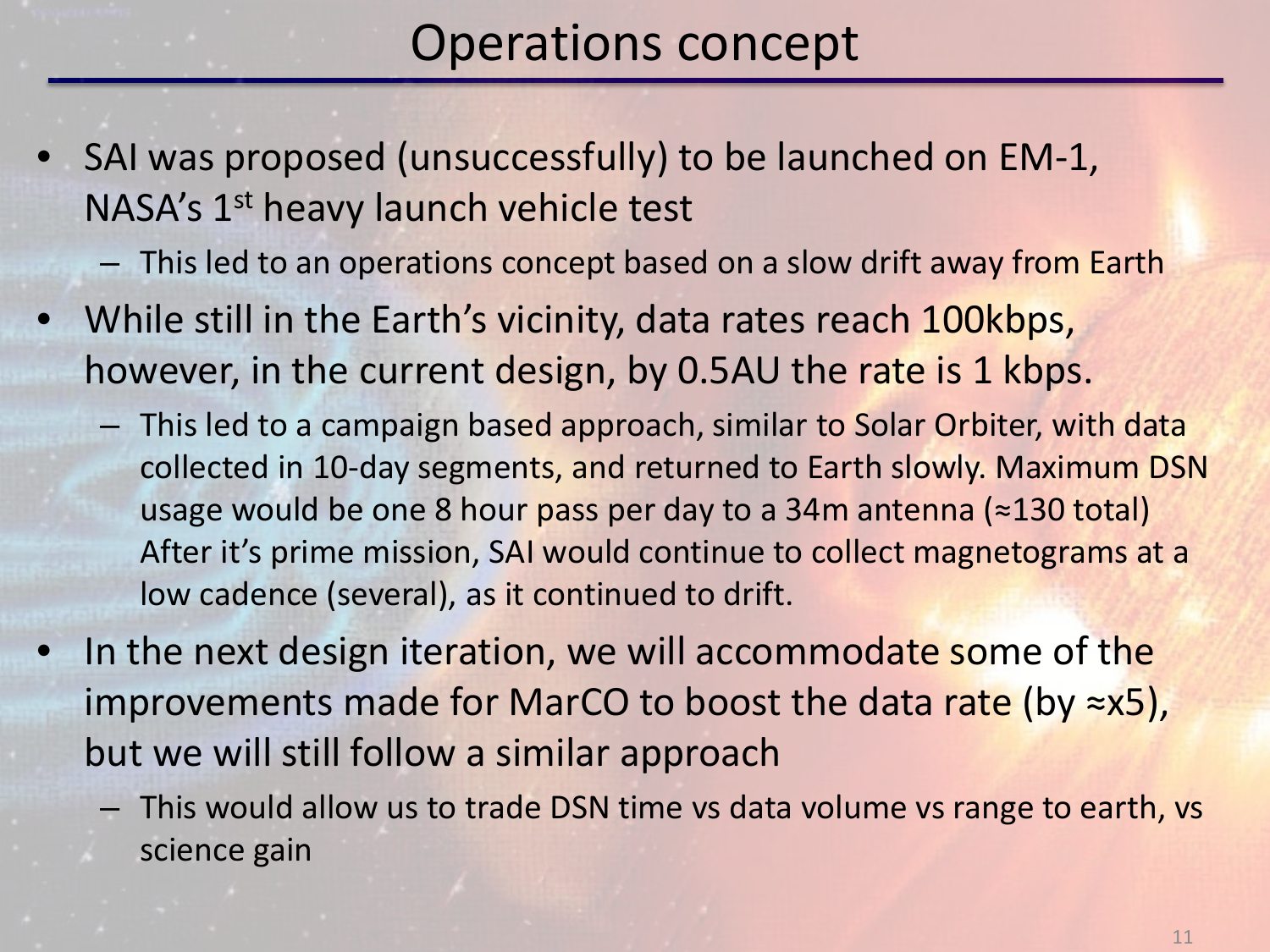#### SAI requirements and capabilities

- SAI's measurement requirements are challenging, with attitude stability and communications producing the most difficulty. However, **we have developed a detailed mission concept that would achieve our science requirements, within the range current CubeSat capabilities**
	- Driving requirements Proposed solution
	-
	- s/c pointing knowledge  $(0.1^\circ)$  L allows slow image drift
	- s/c stability (jitter)over 60s (10") limited by reaction wheel noise
	- Focal plane jitter over 60 (1") FSM gives x10 s/c performance
	-
	- Onboard data editing/compression High performance FPGA
	-

– s/c pointing accuracy  $(0.1^{\circ})$  – F Inst. FP  $0.1^{\circ}$  > than sun's image

– Data storage (128 Gbits) Data storage (>10 days) & analysis – Communications (1 -100 kbps) Iris DSN transponder/ 22 dB antenna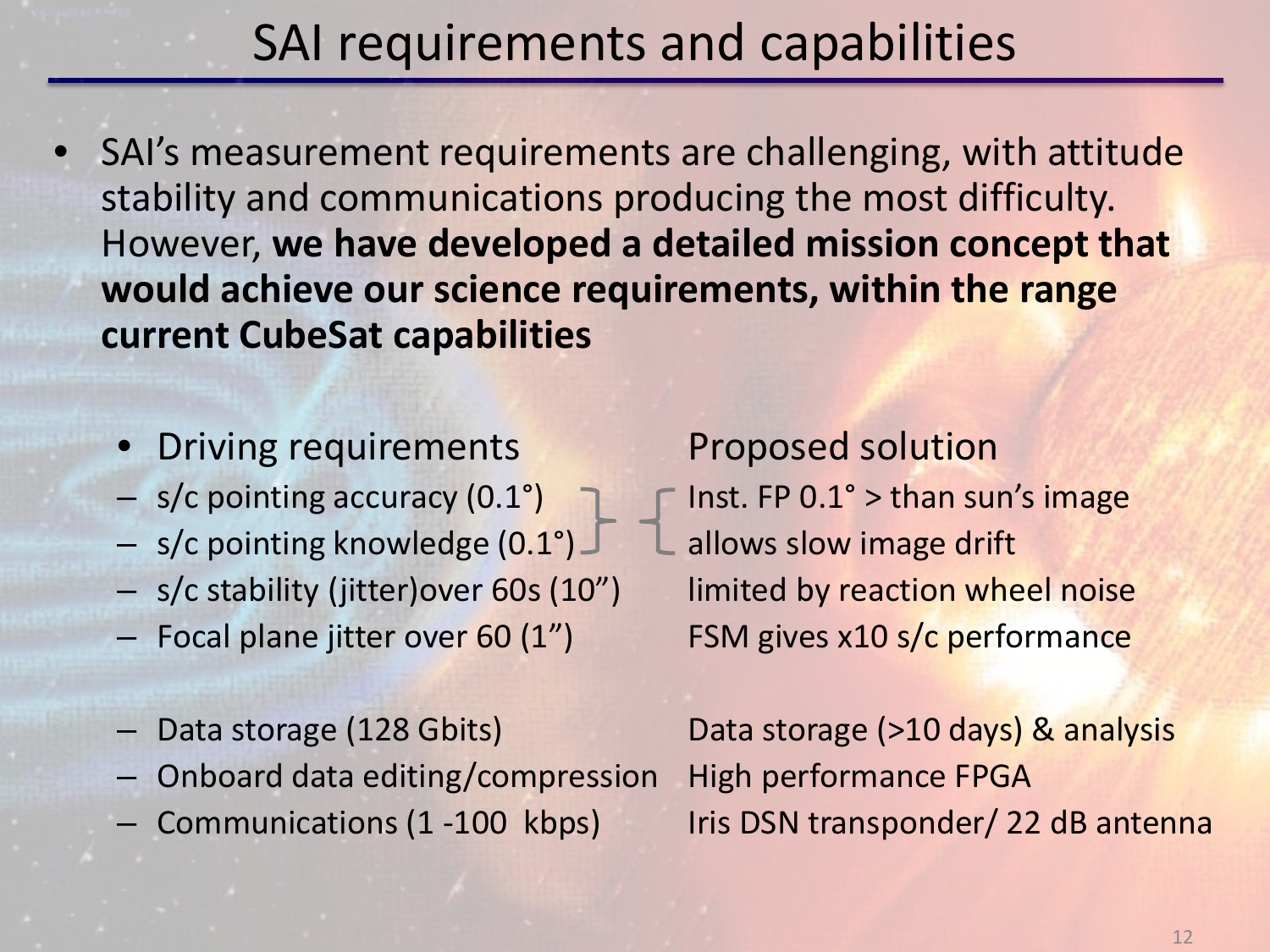## Key capabilities – Attitude control/image stabilization

- Main components: three isolated reaction wheel assemblies (RWAs), two sun sensors, a star camera, a cold-gas propulsion system for momentum dumping, and a fast steering mirror (FSM) for image stabilization
	- Requirements 0.1° s/c pointing knowledge and control, 10" s/c stability over 60s, 1.2" focal plane image stability over 60s
	- Performance modeled, including s/c and FSM dynamics, noise sources and solar torques. The control system in the model uses flight control algorithms. FSM sensor input is a solar-illuminated quad cell
	- Performance was 1" over 60s and is dominated by RWA noise, and FSM – CubeSat coupling, a consequence of SAI's very low mass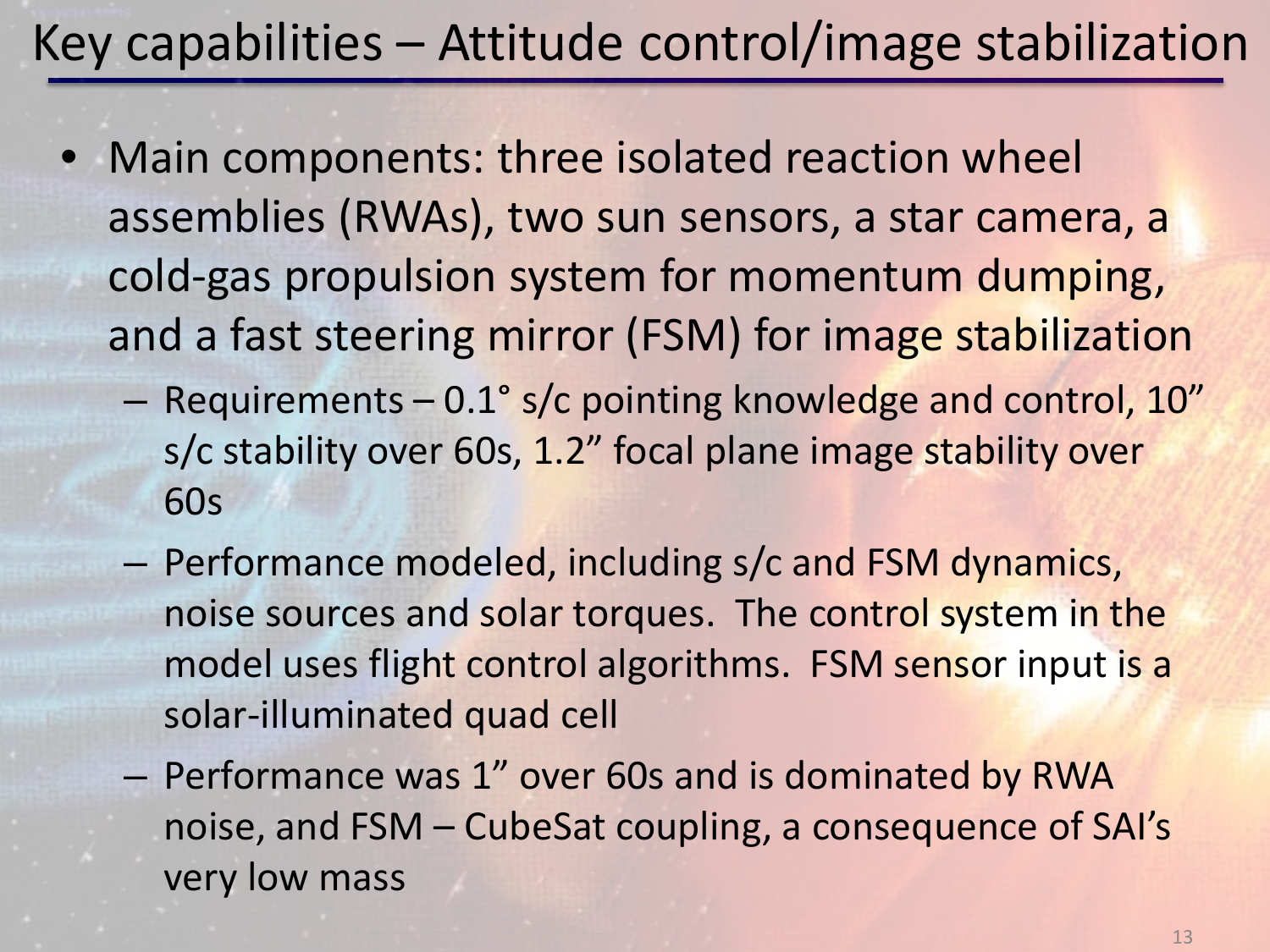## Key capabilities – Communications

- Components: Iris V2.1, CubeSat Deep Space Network (DSN) Compatible X-Band transponder, a 22 dBi gain antenna patch array.
- Capabilities: 1kbps at 0.5 AU from Earth, (2 W RF power, and a 34 M DSN antenna). Navigation support (Doppler data), and ranging.
	- Iris V2.1 coupled with a more recent antenna design developed for the Mars CubeSat One (MarCO) mission (2018 Launch) could provide ≈8kbps from 0.5 AU to a DSN 35m antenna
	- The Iris V2.1 transponder can provide a 1 kbps uplink, and up to 25.6 kbps downlink.
	- In development are higher power, and Ka-Band versions of IRIS, with Downlink rates up to 8.2 Mbps. In the United States of the United States of the United States of the United States of the United States of the United States of the United States of the United States of the United States of the United Sta

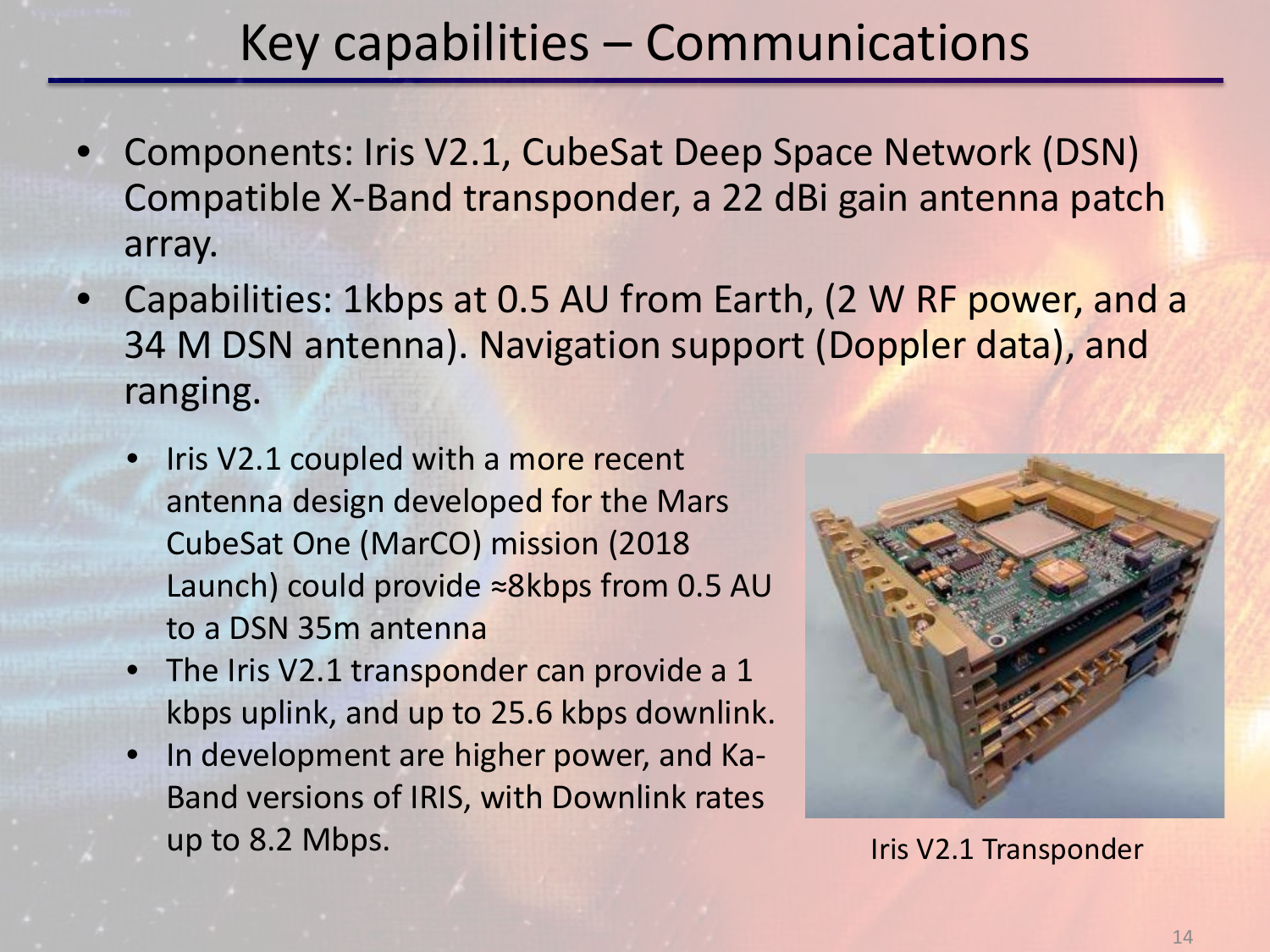## SAI spacecraft design summary

| <b>Design Parameter</b>                                                                                           | Requirement         |                                        | Implication                            |               |                   |                          |
|-------------------------------------------------------------------------------------------------------------------|---------------------|----------------------------------------|----------------------------------------|---------------|-------------------|--------------------------|
|                                                                                                                   |                     |                                        | Uses Iris V2 Deep Space Radio and Deep |               |                   |                          |
| Orbit                                                                                                             | <b>Heliocentric</b> |                                        | Space Network (DSN)                    |               |                   |                          |
|                                                                                                                   |                     | Iris V2 Deep Space Radio and 16GB data |                                        |               |                   |                          |
| Initial Mission Science Data Return                                                                               | 125600 Mbit         |                                        | storage on board                       |               |                   |                          |
| Power – Science                                                                                                   | 24.1 W              |                                        |                                        |               |                   |                          |
| - Downlink                                                                                                        | 30.1 W              |                                        | Deployable panels for 44W EOL power    |               |                   |                          |
| <b>CubeSat attitude Stability</b>                                                                                 | 10 arc-sec/min      |                                        |                                        |               |                   |                          |
| Spacecraft attitude Knowledge                                                                                     | $0.1$ deg           |                                        | 3 reaction wheels, 2 sun sensors,      |               |                   |                          |
| Spacecraft attitude Control                                                                                       | $0.1$ deg           |                                        |                                        |               |                   |                          |
| Payload volume                                                                                                    | 3U                  |                                        | 6U form factor CubeSat is required     |               |                   |                          |
| Thruster<br>Patch Array<br>(6x)<br>(HGA)<br>Deployable<br>Solar Arrays (4x)<br><b>ACS Sun</b><br>Earth<br>Sensor. |                     |                                        | <b>Design Parameter</b>                | Requirement   | <b>Capability</b> | <b>Margin</b>            |
|                                                                                                                   |                     | <b>Mass</b>                            |                                        | 11.13 kg      | 13.67 kg          | 19%                      |
|                                                                                                                   |                     | Volume                                 |                                        | 5.25U         | 6U                | 12.5%                    |
|                                                                                                                   |                     | Power - Science                        |                                        | 24.1 W        | 45.6 W            | 45%                      |
|                                                                                                                   |                     |                                        | - Downlink                             | 30.1 W        | 44.1 W            | 32%                      |
|                                                                                                                   |                     | Data Storage                           |                                        | 78900 Mbit    | 128000 Mbit       | 70%                      |
|                                                                                                                   |                     |                                        |                                        |               |                   |                          |
|                                                                                                                   |                     | <b>Downlink</b>                        |                                        | 12756 Mbit    | 13902 Mbit        | 8.3%                     |
| Instrument                                                                                                        | Telecom Pt/No       |                                        |                                        | 31.87 dB-Hz   | 36.86 dB-Hz       | $4.99$ dB                |
| Lens<br>Sun                                                                                                       |                     |                                        | Coarse Attitude Knowledge              | $0.1$ degree  | 0.1 and better    | $\overline{\phantom{a}}$ |
|                                                                                                                   |                     |                                        | <b>Coarse Attitude Control</b>         | $0.1$ degree  | 0.1 and better    |                          |
|                                                                                                                   |                     |                                        | Focal plane stability                  | 1.2" over 60s | 1" over 60s       | 20%                      |